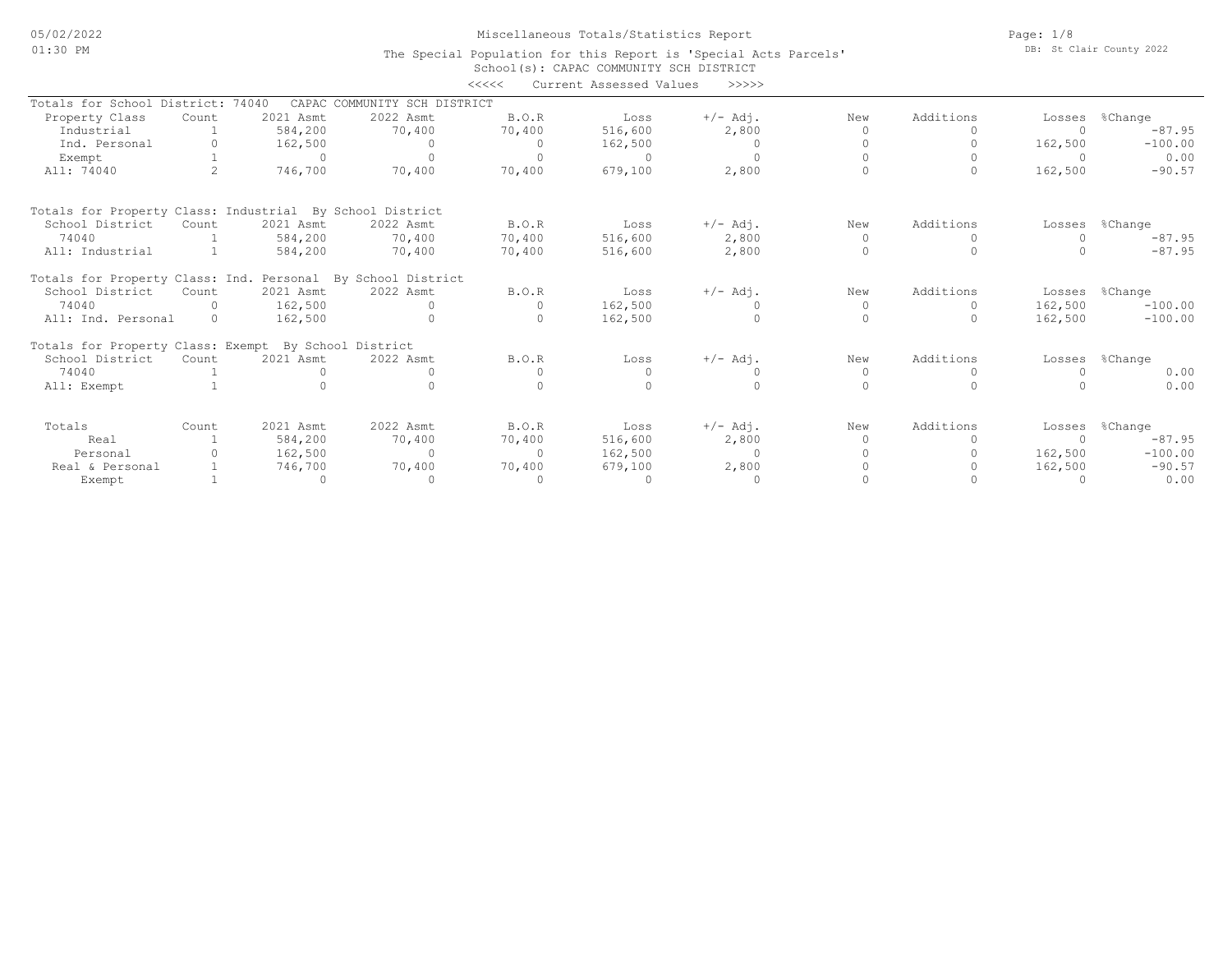05/02/2022 01:30 PM

# Miscellaneous Totals/Statistics Report

Page: 2/8 DB: St Clair County 2022

#### School(s): CAPAC COMMUNITY SCH DISTRICT The Special Population for this Report is 'Special Acts Parcels'

|                                                             |          |          | <<<<                         |          | S.E.V., Taxable and Capped Values | >>>>>    |           |           |          |           |
|-------------------------------------------------------------|----------|----------|------------------------------|----------|-----------------------------------|----------|-----------|-----------|----------|-----------|
| Totals for School District:                                 |          | 74040    | CAPAC COMMUNITY SCH DISTRICT |          |                                   |          |           |           |          |           |
| Property Class                                              | Count    | 2021 SEV | Fin SEV                      | 2022 SEV | 2021 Tax                          | Fin Tax  | 2022 Tax  | BOR Tax   | 2022 Cap | 2022 MCAP |
| Industrial                                                  |          | 584,200  | 584,200                      | 70,400   | 583,193                           | 583,193  | 69,830    | 69,830    | 69,830   | 69,830    |
| Ind. Personal                                               |          | 162,500  | 162,500                      | $\circ$  | 162,500                           | 162,500  |           |           |          |           |
| Exempt                                                      |          | $\Omega$ | $\cap$                       | $\Omega$ | $\cap$                            | $\Omega$ | $\Omega$  | $\bigcap$ |          | $\cap$    |
| All: 74040                                                  |          | 746,700  | 746,700                      | 70,400   | 745,693                           | 745,693  | 69,830    | 69,830    | 69,830   | 69,830    |
| Totals for Property Class: Industrial By School District    |          |          |                              |          |                                   |          |           |           |          |           |
| School District                                             | Count    | 2021 SEV | Fin SEV                      | 2022 SEV | 2021 Tax                          | Fin Tax  | 2022 Tax  | BOR Tax   | 2022 Cap | 2022 MCAP |
| 74040                                                       |          | 584,200  | 584,200                      | 70,400   | 583,193                           | 583,193  | 69,830    | 69,830    | 69,830   | 69,830    |
| All: Industrial                                             |          | 584,200  | 584,200                      | 70,400   | 583,193                           | 583,193  | 69,830    | 69,830    | 69,830   | 69,830    |
| Totals for Property Class: Ind. Personal By School District |          |          |                              |          |                                   |          |           |           |          |           |
| School District                                             | Count    | 2021 SEV | Fin SEV                      | 2022 SEV | 2021 Tax                          | Fin Tax  | 2022 Tax  | BOR Tax   | 2022 Cap | 2022 MCAP |
| 74040                                                       | $\cap$   | 162,500  | 162,500                      | $\Omega$ | 162,500                           | 162,500  | $\Omega$  | $\Omega$  | $\Omega$ | $\Omega$  |
| All: Ind. Personal                                          | $\Omega$ | 162,500  | 162,500                      | $\Omega$ | 162,500                           | 162,500  |           |           |          |           |
| Totals for Property Class: Exempt By School District        |          |          |                              |          |                                   |          |           |           |          |           |
| School District                                             | Count    | 2021 SEV | Fin SEV                      | 2022 SEV | 2021 Tax                          | Fin Tax  | 2022 Tax  | BOR Tax   | 2022 Cap | 2022 MCAP |
| 74040                                                       |          | $\Omega$ |                              |          | $\Omega$                          | $\Omega$ | $\Omega$  | $\Omega$  |          | $\cap$    |
| All: Exempt                                                 |          |          |                              |          |                                   |          |           |           |          |           |
| Totals                                                      | Count    | 2021 SEV | Fin SEV                      | 2022 SEV | 2021 Tax                          | Fin Tax  | 2022 Tax  | BOR Tax   | 2022 Cap | 2022 MCAP |
| Real                                                        |          | 584,200  | 584,200                      | 70,400   | 583,193                           | 583,193  | 69,830    | 69,830    | 69,830   | 69,830    |
| Personal                                                    |          | 162,500  | 162,500                      | $\circ$  | 162,500                           | 162,500  | $\Omega$  | $\Omega$  | $\Omega$ |           |
| Real & Personal                                             |          | 746,700  | 746,700                      | 70,400   | 745,693                           | 745,693  | 69,830    | 69,830    | 69,830   | 69,830    |
| Exempt                                                      |          | $\circ$  | $\Omega$                     | $\Omega$ | $\Omega$                          | $\Omega$ | $\bigcap$ |           |          | $\Omega$  |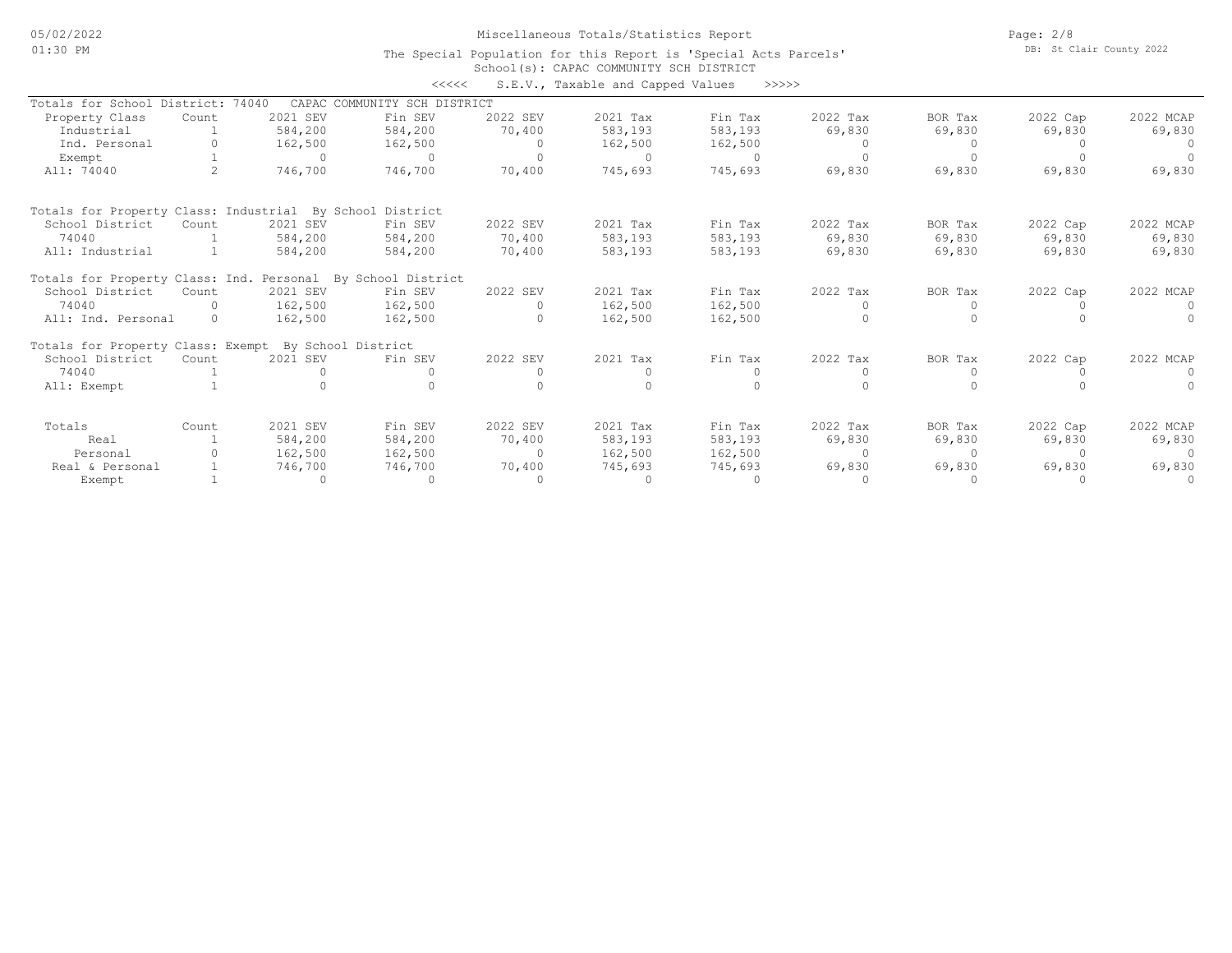## Miscellaneous Totals/Statistics Report

Page: 3/8 DB: St Clair County 2022

#### School(s): CAPAC COMMUNITY SCH DISTRICT The Special Population for this Report is 'Special Acts Parcels'

|                                                             |              |                  |                              | <<<<      | PRE/MBT Percentage Times S.E.V. | >>>>>             |                       |                  |                      |
|-------------------------------------------------------------|--------------|------------------|------------------------------|-----------|---------------------------------|-------------------|-----------------------|------------------|----------------------|
| Totals for School District:                                 |              | 74040            | CAPAC COMMUNITY SCH DISTRICT |           |                                 |                   |                       |                  |                      |
| Property Class                                              | Count        | 2021 ORIG        | 2021 ORIG                    | Final PRE | Final                           | W/O Winter        | W/O Winter            | 2022 ORIG        | 2022 ORIG            |
|                                                             |              | PRE              | Non-PRE                      |           | Non-PRE                         | PRE               | Non-PRE               | PRE              | Non-PRE              |
| Industrial                                                  | $\Omega$     | $\circ$          | 584,200                      | $\circ$   | 584,200                         | $\overline{0}$    | 584,200               | $\Omega$         | 70,400               |
| Ind. Personal                                               | $\circ$      | 162,500          | $\circ$                      | 162,500   | $\circ$                         | 162,500           | $\circ$               | 0                | $\overline{0}$       |
| Exempt                                                      | $\mathbf{1}$ | $\Omega$         | $\Omega$                     | $\Omega$  | $\Omega$                        | $\Omega$          | $\Omega$              | $\Omega$         | $\Omega$             |
| All: 74040                                                  | $\mathbf{1}$ | 162,500          | 584,200                      | 162,500   | 584,200                         | 162,500           | 584,200               | $\Omega$         | 70,400               |
| Totals for Property Class: Industrial By School District    |              |                  |                              |           |                                 |                   |                       |                  |                      |
| School District                                             | Count        | 2021 ORIG        | 2021 ORIG                    | Final PRE | Final                           | W/O Winter        | W/O Winter            | 2022 ORIG        | 2022 ORIG            |
|                                                             |              | PRE              | Non-PRE                      |           | Non-PRE                         | PRE               | Non-PRE               | PRE              | Non-PRE              |
| 74040                                                       | $\Omega$     | $\Omega$         | 584,200                      | $\Omega$  | 584,200                         | $\Omega$          | 584,200               | $\overline{0}$   | 70,400               |
| All: Industrial                                             | $\Omega$     | $\Omega$         | 584,200                      | $\cap$    | 584,200                         | $\cap$            | 584,200               | $\Omega$         | 70,400               |
| Totals for Property Class: Ind. Personal By School District |              |                  |                              |           |                                 |                   |                       |                  |                      |
| School District                                             | Count        | 2021 ORIG        | 2021 ORIG                    | Final PRE | Final                           | W/O Winter        | W/O Winter            | 2022 ORIG        | 2022 ORIG            |
|                                                             |              | PRE              | Non-PRE                      |           | Non-PRE                         | PRE               | Non-PRE               | PRE              | Non-PRE              |
| 74040                                                       | $\Omega$     | 162,500          | $\Omega$                     | 162,500   | $\Omega$                        | 162,500           | $\Omega$              | $\Omega$         | $\Omega$             |
| All: Ind. Personal                                          | $\Omega$     | 162,500          | $\Omega$                     | 162,500   | $\Omega$                        | 162,500           | $\Omega$              | $\cap$           | $\Omega$             |
| Totals for Property Class: Exempt By School District        |              |                  |                              |           |                                 |                   |                       |                  |                      |
| School District                                             | Count        | 2021 ORIG<br>PRE | 2021 ORIG<br>Non-PRE         | Final PRE | Final<br>Non-PRE                | W/O Winter<br>PRE | W/O Winter<br>Non-PRE | 2022 ORIG<br>PRE | 2022 ORIG<br>Non-PRE |
| 74040                                                       |              | $\Omega$         | 0                            | $\Omega$  | $\circ$                         | $\Omega$          | $\Omega$              | $\Omega$         | $\circ$              |
| All: Exempt                                                 | $\mathbf{1}$ | $\Omega$         | $\Omega$                     | $\cap$    | $\Omega$                        | $\Omega$          | $\Omega$              | $\Omega$         | $\Omega$             |
| Totals                                                      | Count        | 2021 ORIG        | 2021 ORIG                    | Final PRE | Final                           | W/O Winter        | W/O Winter            | 2022 ORIG        | 2022 ORIG            |
|                                                             |              | PRE              | Non-PRE                      |           | Non-PRE                         | PRE               | Non-PRE               | PRE              | Non-PRE              |
| Real                                                        | $\circ$      | $\circ$          | 584,200                      | $\Omega$  | 584,200                         | $\bigcirc$        | 584,200               | $\Omega$         | 70,400               |
| Personal                                                    | $\Omega$     | 162,500          | $\circ$                      | 162,500   | $\circ$                         | 162,500           | $\circ$               | $\Omega$         | $\circ$              |
| Real & Personal                                             | $\Omega$     | 162,500          | 584,200                      | 162,500   | 584,200                         | 162,500           | 584,200               | $\Omega$         | 70,400               |
| Exempt                                                      | $\mathbf{1}$ | $\Omega$         | $\Omega$                     | $\Omega$  | $\cap$                          | $\cap$            | $\Omega$              |                  | $\Omega$             |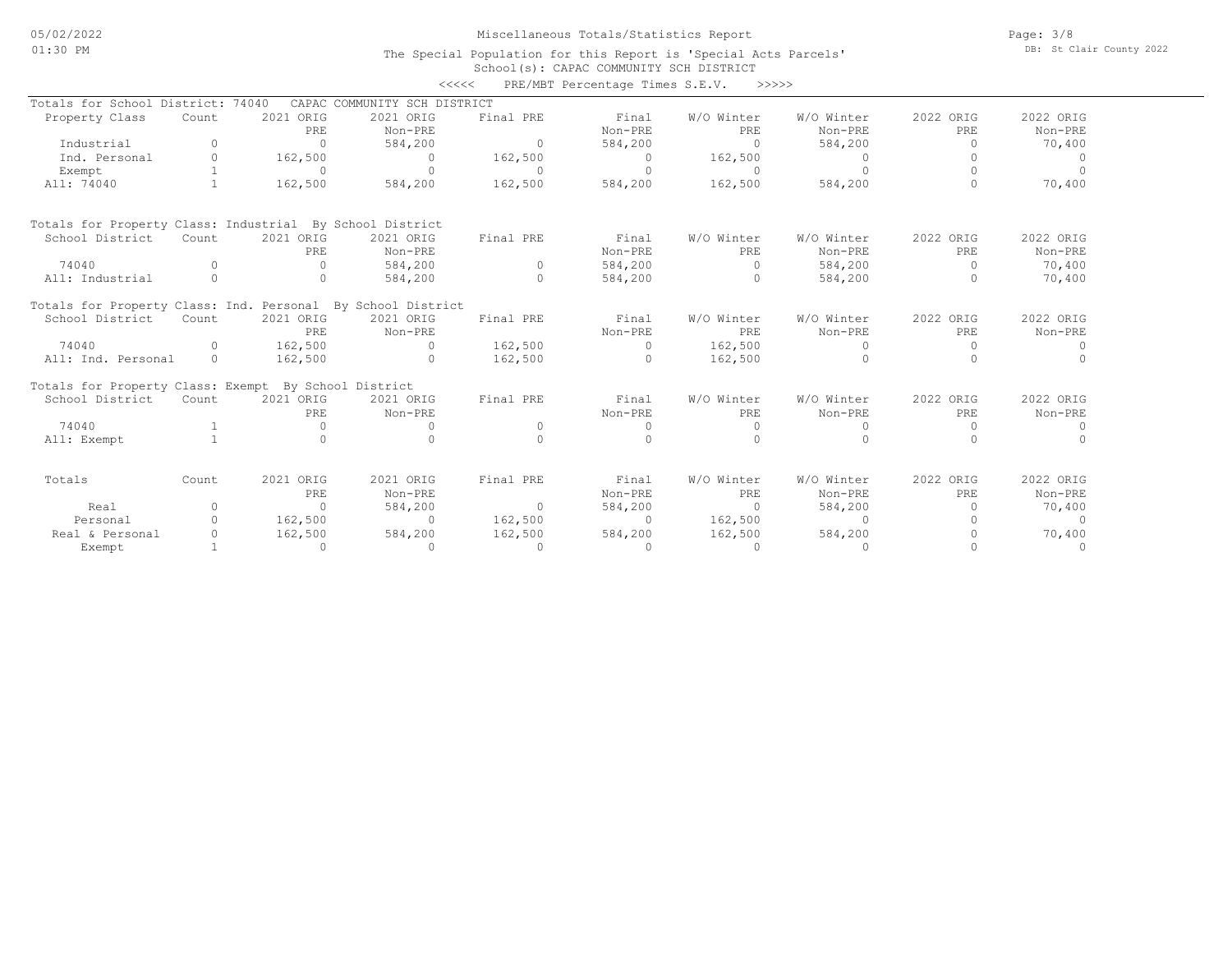### Miscellaneous Totals/Statistics Report

Page: 4/8 DB: St Clair County 2022

### School(s): CAPAC COMMUNITY SCH DISTRICT The Special Population for this Report is 'Special Acts Parcels'

|                                                             |                |                  |                              | <<<<      | PRE/MBT Percentage Times Taxable |                   | >>>>>                 |                  |                      |
|-------------------------------------------------------------|----------------|------------------|------------------------------|-----------|----------------------------------|-------------------|-----------------------|------------------|----------------------|
| Totals for School District: 74040                           |                |                  | CAPAC COMMUNITY SCH DISTRICT |           |                                  |                   |                       |                  |                      |
| Property Class                                              | Count          | 2021 ORIG        | 2021 ORIG                    | Final PRE | Final                            | W/O Winter        | W/O Winter            | 2022 ORIG        | 2022 ORIG            |
|                                                             |                | PRE              | Non-PRE                      |           | Non-PRE                          | <b>PRE</b>        | Non-PRE               | PRE              | Non-PRE              |
| Industrial                                                  | $\Omega$       | $\circ$          | 583,193                      | $\circ$   | 583,193                          | $\Omega$          | 583,193               | $\circ$          | 69,830               |
| Ind. Personal                                               | $\circ$        | 162,500          | $\circ$                      | 162,500   | $\circ$                          | 162,500           | $\circ$               | $\Omega$         | $\Omega$             |
| Exempt                                                      | $\mathbf{1}$   | $\Omega$         | $\Omega$                     | $\Omega$  | $\Omega$                         | $\Omega$          | $\Omega$              | $\Omega$         | $\Omega$             |
| All: 74040                                                  | $\mathbf{1}$   | 162,500          | 583,193                      | 162,500   | 583,193                          | 162,500           | 583,193               | $\cap$           | 69,830               |
| Totals for Property Class: Industrial By School District    |                |                  |                              |           |                                  |                   |                       |                  |                      |
| School District                                             | Count          | 2021 ORIG        | 2021 ORIG                    | Final PRE | Final                            | W/O Winter        | W/O Winter            | 2022 ORIG        | 2022 ORIG            |
|                                                             |                | PRE              | Non-PRE                      |           | Non-PRE                          | <b>PRE</b>        | Non-PRE               | PRE              | Non-PRE              |
| 74040                                                       | $\Omega$       | $\Omega$         | 583,193                      | $\Omega$  | 583,193                          | $\Omega$          | 583,193               | $\Omega$         | 69,830               |
| All: Industrial                                             | $\Omega$       | $\Omega$         | 583,193                      | $\Omega$  | 583,193                          | $\Omega$          | 583,193               | $\Omega$         | 69,830               |
| Totals for Property Class: Ind. Personal By School District |                |                  |                              |           |                                  |                   |                       |                  |                      |
| School District                                             | Count          | 2021 ORIG        | 2021 ORIG                    | Final PRE | Final                            | W/O Winter        | W/O Winter            | 2022 ORIG        | 2022 ORIG            |
|                                                             |                | PRE              | Non-PRE                      |           | Non-PRE                          | PRE               | Non-PRE               | PRE              | Non-PRE              |
| 74040                                                       | $\Omega$       | 162,500          | $\Omega$                     | 162,500   | $\Omega$                         | 162,500           | $\Omega$              | $\Omega$         | $\Omega$             |
| All: Ind. Personal                                          | $\Omega$       | 162,500          | $\Omega$                     | 162,500   | $\Omega$                         | 162,500           | $\Omega$              | $\cap$           | $\cap$               |
| Totals for Property Class: Exempt By School District        |                |                  |                              |           |                                  |                   |                       |                  |                      |
| School District                                             | Count          | 2021 ORIG<br>PRE | 2021 ORIG<br>Non-PRE         | Final PRE | Final<br>Non-PRE                 | W/O Winter<br>PRE | W/O Winter<br>Non-PRE | 2022 ORIG<br>PRE | 2022 ORIG<br>Non-PRE |
| 74040                                                       | $\mathbf{1}$   | $\Omega$         | 0                            | $\circ$   | $\Omega$                         | $\Omega$          | $\Omega$              | $\Omega$         | $\Omega$             |
| All: Exempt                                                 | $\overline{1}$ | $\Omega$         | $\Omega$                     | $\Omega$  | $\Omega$                         | $\Omega$          | $\cap$                | $\cap$           | $\Omega$             |
| Totals                                                      | Count          | 2021 ORIG        | 2021 ORIG                    | Final PRE | Final                            | W/O Winter        | W/O Winter            | 2022 ORIG        | 2022 ORIG            |
|                                                             |                | PRE              | Non-PRE                      |           | Non-PRE                          | PRE               | Non-PRE               | PRE              | Non-PRE              |
| Real                                                        | $\circ$        | $\circ$          | 583,193                      | $\circ$   | 583,193                          | $\bigcirc$        | 583,193               | $\Omega$         | 69,830               |
| Personal                                                    | $\Omega$       | 162,500          | $\circ$                      | 162,500   | $\circ$                          | 162,500           | $\circ$               | $\Omega$         | $\circ$              |
| Real & Personal                                             | $\Omega$       | 162,500          | 583,193                      | 162,500   | 583,193                          | 162,500           | 583,193               | $\cap$           | 69,830               |
| Exempt                                                      | $\mathbf{1}$   | $\Omega$         | $\Omega$                     | $\Omega$  | $\cap$                           | $\cap$            | $\Omega$              |                  | $\cap$               |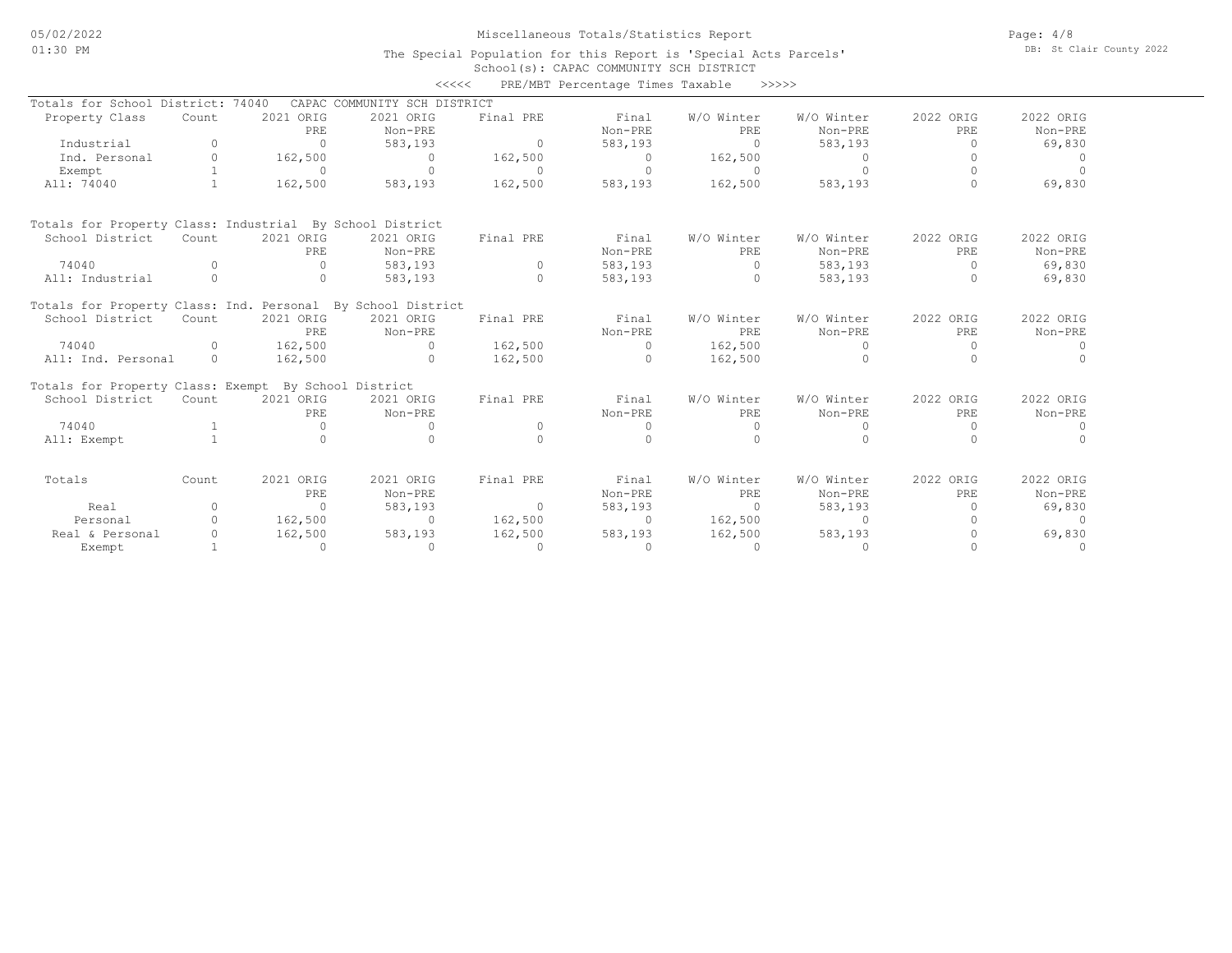## \*\*\*\*\* CFT/IFT/REHAB Totals \*\*\*\*\*

|                       |                 | Count. | SEV Value | Taxable Value |
|-----------------------|-----------------|--------|-----------|---------------|
| IFT - Post 1994 Rates | Real            |        | 70.400    | 69,830        |
| IFT - Post 1994 Rates | Personal        |        |           |               |
| IFT - Post 1994 Rates | Real & Personal | $\sim$ | 70,400    | 69,830        |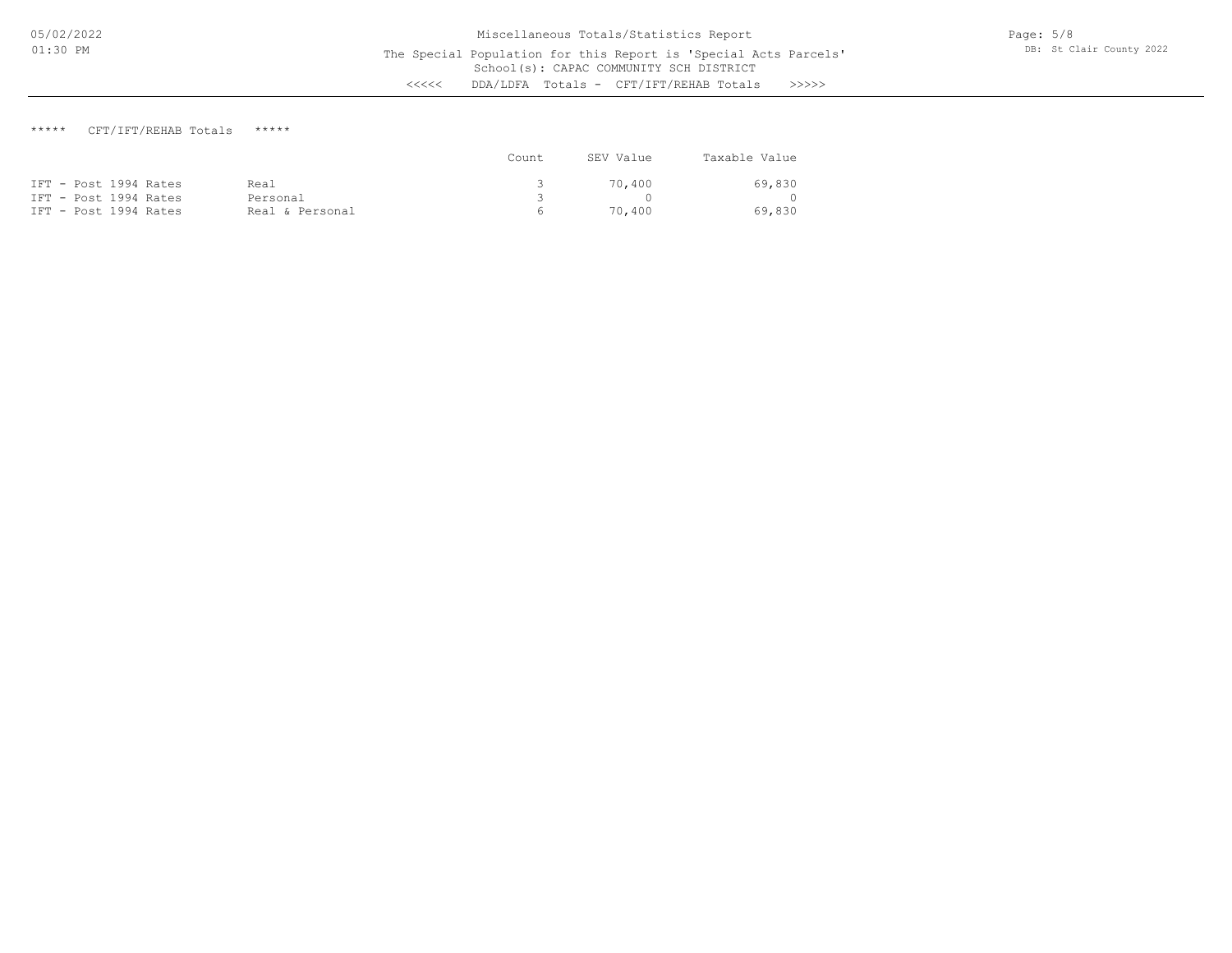#### School(s): CAPAC COMMUNITY SCH DISTRICT The Special Population for this Report is 'Special Acts Parcels'

<<<<< Special Act Totals >>>>>

\*\*\*\*\* Special Act Totals \*\*\*\*\*

|                       |                 | Count | SEV Value | Taxable Value |
|-----------------------|-----------------|-------|-----------|---------------|
| IFT - Post 1994 Rates | Real            |       | 70400     | 69830         |
| IFT - Post 1994 Rates | Personal        |       |           |               |
| IFT - Post 1994 Rates | Real & Personal |       | 70400     | 69830         |
| County Land Bank Sale | Real            |       |           |               |
| County Land Bank Sale | Personal        | 0     |           |               |
| County Land Bank Sale | Real & Personal |       |           |               |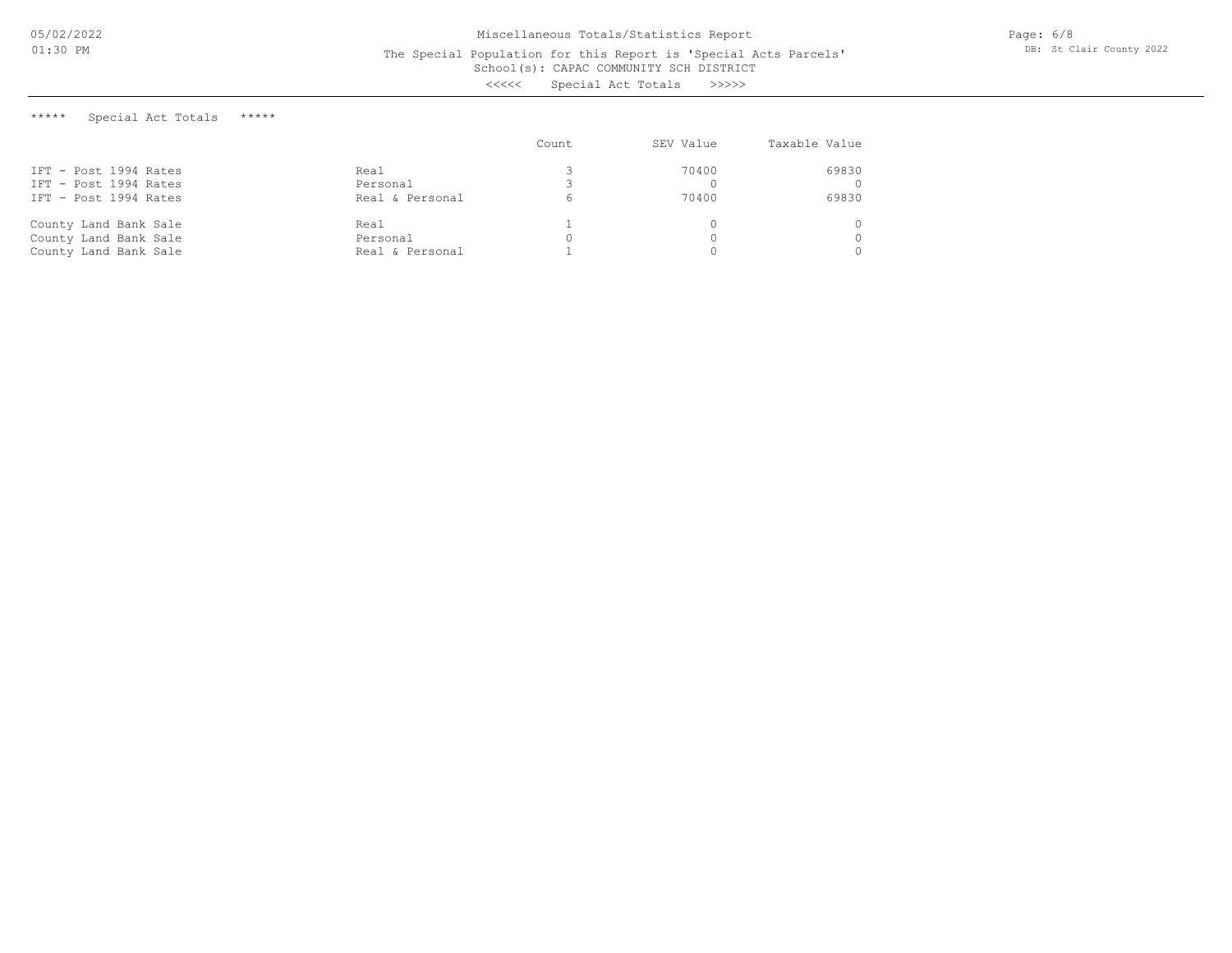## School(s): CAPAC COMMUNITY SCH DISTRICT The Special Population for this Report is 'Special Acts Parcels'

<<<<< Top 20 Statistics >>>>>

| ***** Top 20 S.E.V.s                       | *****                                 |                                |              |
|--------------------------------------------|---------------------------------------|--------------------------------|--------------|
| $40 - 900 - 1001 - 003$                    | KEIHIN MICHIGAN MANUFACTURING, LLC    | \$                             | 70,400       |
| $03 - 901 - 0001 - 000$                    | AMERICAN TAPE CO                      | \$                             | 0            |
| $03 - 901 - 0003 - 000$                    | MARYSVILLE PLASTICS CORP              | \$                             | 0            |
| $03 - 901 - 0005 - 000$                    | ROBOTIX SYSTEMS                       | \$                             | 0            |
| $03 - 901 - 0007 - 000$                    | BTM CORPORATION                       | \$\$\$\$\$\$                   | 0            |
| $03 - 901 - 0008 - 000$                    | AMERICAN TAPE CO                      |                                | 0            |
| 03-901-0010-000                            | MARYSVILLE PLASTICS CORP              |                                | 0            |
| 03-901-0011-000                            | MARYSVILLE PRODUCTS INC               |                                | 0            |
| $03 - 901 - 0012 - 000$                    | CRAFT-TECH INC                        |                                | 0            |
| $03 - 901 - 0013 - 000$                    | PUNCH TECH, INC                       | $\dot{\hat{\mathbf{z}}}$       | 0            |
| $03 - 901 - 0014 - 000$                    | TOPS-IN-QUALITY (BRUCE SOULE          | \$                             | 0            |
| $03 - 901 - 0015 - 000$                    | HUNTSMAN POLYPROPYLENE CORP           | \$                             | 0            |
| 03-901-0016-000                            | MURRAY ZIMMER                         | \$                             | 0            |
| $03 - 901 - 0018 - 000$                    | BRITAX RAINSFORDS, INC                |                                | 0            |
| $03 - 901 - 0019 - 000$                    | PYRAMID-MOLD                          | $\boldsymbol{\mathsf{S}}$      | 0            |
| $03 - 901 - 0020 - 000$                    | AMERICAN TAPE CO                      | \$\$\$                         | 0            |
| $03 - 901 - 0021 - 000$                    | DAIMLERCHRYSLER MOTORS CORP           |                                | 0            |
| $03 - 901 - 0022 - 000$                    | BRITAX RAINSFORDS, INC                |                                | 0            |
| $03 - 901 - 0023 - 000$                    | BETEM INC - BTM                       | \$                             | 0            |
| $03 - 901 - 0024 - 000$                    | BUNDY CORPORATION                     |                                | 0            |
|                                            |                                       |                                |              |
| *****<br>Top 20 Taxable Values *****       |                                       |                                |              |
| $40 - 900 - 1001 - 003$                    | KEIHIN MICHIGAN MANUFACTURING, LLC    | \$                             | 69,830       |
| $03 - 901 - 0001 - 000$                    | AMERICAN TAPE CO                      | \$                             | 0            |
| $03 - 901 - 0003 - 000$                    | MARYSVILLE PLASTICS CORP              | \$                             | 0            |
| $03 - 901 - 0005 - 000$                    | ROBOTIX SYSTEMS                       | \$                             | 0            |
| $03 - 901 - 0007 - 000$                    | BTM CORPORATION                       | \$                             | 0            |
| $03 - 901 - 0008 - 000$                    | AMERICAN TAPE CO                      |                                | 0            |
| 03-901-0010-000                            | MARYSVILLE PLASTICS CORP              | \$                             | 0            |
| $03 - 901 - 0011 - 000$                    | MARYSVILLE PRODUCTS INC               | $\boldsymbol{\dot{\varsigma}}$ | $\mathbf{0}$ |
| 03-901-0012-000                            | CRAFT-TECH INC                        | \$                             | $\mathbb O$  |
| 03-901-0013-000                            | PUNCH TECH, INC                       |                                | 0            |
| $03 - 901 - 0014 - 000$                    | TOPS-IN-QUALITY (BRUCE SOULE          | $\frac{1}{2}$                  | $\circ$      |
| $03 - 901 - 0015 - 000$                    | HUNTSMAN POLYPROPYLENE CORP           | \$                             | 0            |
| $03 - 901 - 0016 - 000$                    | MURRAY ZIMMER                         | $\boldsymbol{\dot{\varsigma}}$ | $\circ$      |
| $03 - 901 - 0018 - 000$                    | BRITAX RAINSFORDS, INC                |                                | 0            |
| $03 - 901 - 0019 - 000$                    | PYRAMID-MOLD                          | $\frac{1}{2}$                  | 0            |
| $03 - 901 - 0020 - 000$                    | AMERICAN TAPE CO                      | \$                             | 0            |
| $03 - 901 - 0021 - 000$                    | DAIMLERCHRYSLER MOTORS CORP           | $\hat{\varsigma}$              | 0            |
| $03 - 901 - 0022 - 000$                    | BRITAX RAINSFORDS, INC                | \$                             | 0            |
| 03-901-0023-000                            | BETEM INC - BTM                       | \$                             | 0            |
| $03 - 901 - 0024 - 000$                    | BUNDY CORPORATION                     |                                | $\Omega$     |
|                                            |                                       |                                |              |
|                                            |                                       |                                |              |
| ***** Top 20 Owners by Taxable Value ***** |                                       |                                |              |
| KEIHIN MICHIGAN MANUFACTURING, LLC has     | 69,830 Taxable Value in 3 Parcel(s)   |                                |              |
| KEIHIN MICHIGAN MANUFACTURING LLC          | 0 Taxable Value in 2 Parcel(s)<br>has |                                |              |
| HANSEN TROY, HANSEN SUSAN                  | 0 Taxable Value in 1 Parcel(s)<br>has |                                |              |
| JMK PROPERTY MANAGEMENT LLC                | 0 Taxable Value in 1 Parcel(s)<br>has |                                |              |
| MARYSVILLE LLC                             | 0 Taxable Value in 1 Parcel(s)<br>has |                                |              |
| SCHEFENACKER VISION SYSTEM USA, INC has    | 0 Taxable Value in 1 Parcel(s)        |                                |              |
| MUELLER IMPACTS COMPANY INC                | 0 Taxable Value in 3 Parcel(s)<br>has |                                |              |
| BUNDY CORPORATION                          | 0 Taxable Value in 2 Parcel(s)<br>has |                                |              |
| BETEM INC - BTM                            | 0 Taxable Value in 1 Parcel(s)<br>has |                                |              |
| DAIMLERCHRYSLER MOTORS CORP                | 0 Taxable Value in 1 Parcel(s)<br>has |                                |              |
| PYRAMID-MOLD                               | 0 Taxable Value in 2 Parcel(s)<br>has |                                |              |
| BRITAX RAINSFORDS, INC                     | 0 Taxable Value in 2 Parcel(s)<br>has |                                |              |

MURRAY ZIMMER has 0 Taxable Value in 1 Parcel(s)